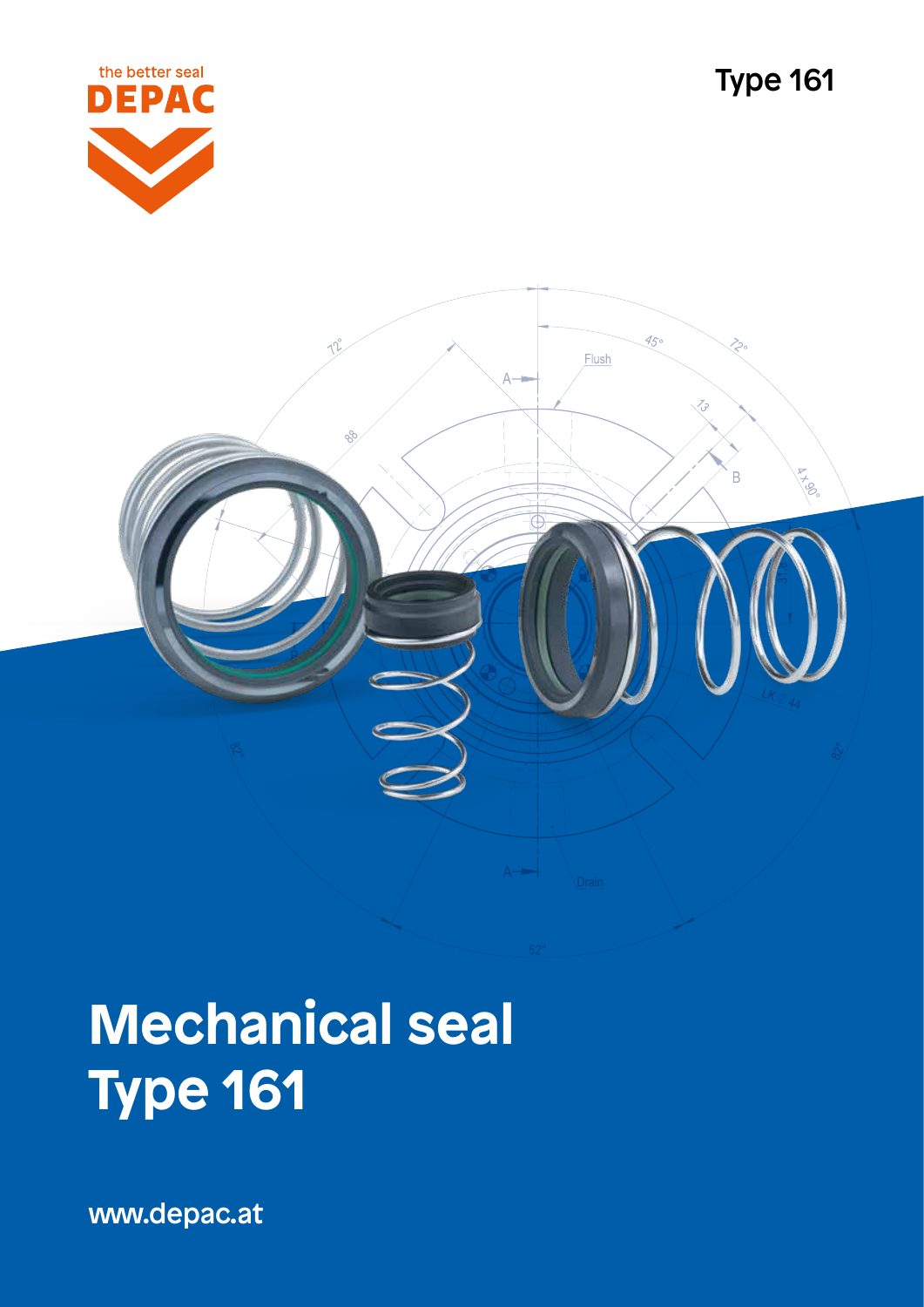

## Mechanical seal Type 161



Dynamic, non-balanced mechanical seals are manufactured for general use. This type of mechanical seal is frequently purchased in large numbers by OEMs. The choice of one or the other variant is depending on the preferences of the OEM or the application or installation conditions at the customer. It is important to know that dynamic mechanical seals with an O-ring can damage the surface of a shaft through their axial movement and should therefore be used only in conjunction with shaft sleeves. Mechanical seals can be positioned more easily through steps on the shaft sleeves, rotors or the like as locating shoulders. If this is not possible, support rings with set screws to the shaft/sleeve can also be used. The stationary parts (mating rings) should be selected such that they are elastically mounted in order to dampen shocks to and vibration of the unit as far as is technically feasible.

### **Advantages**

- Wide area of applications
- Low costs, large choice of materials
- Use with various stationary parts (mating rings) is possible
- Short installation spaces
- Available with "clockwise" or "counter clockwise" spring (depending on the direction of rotation)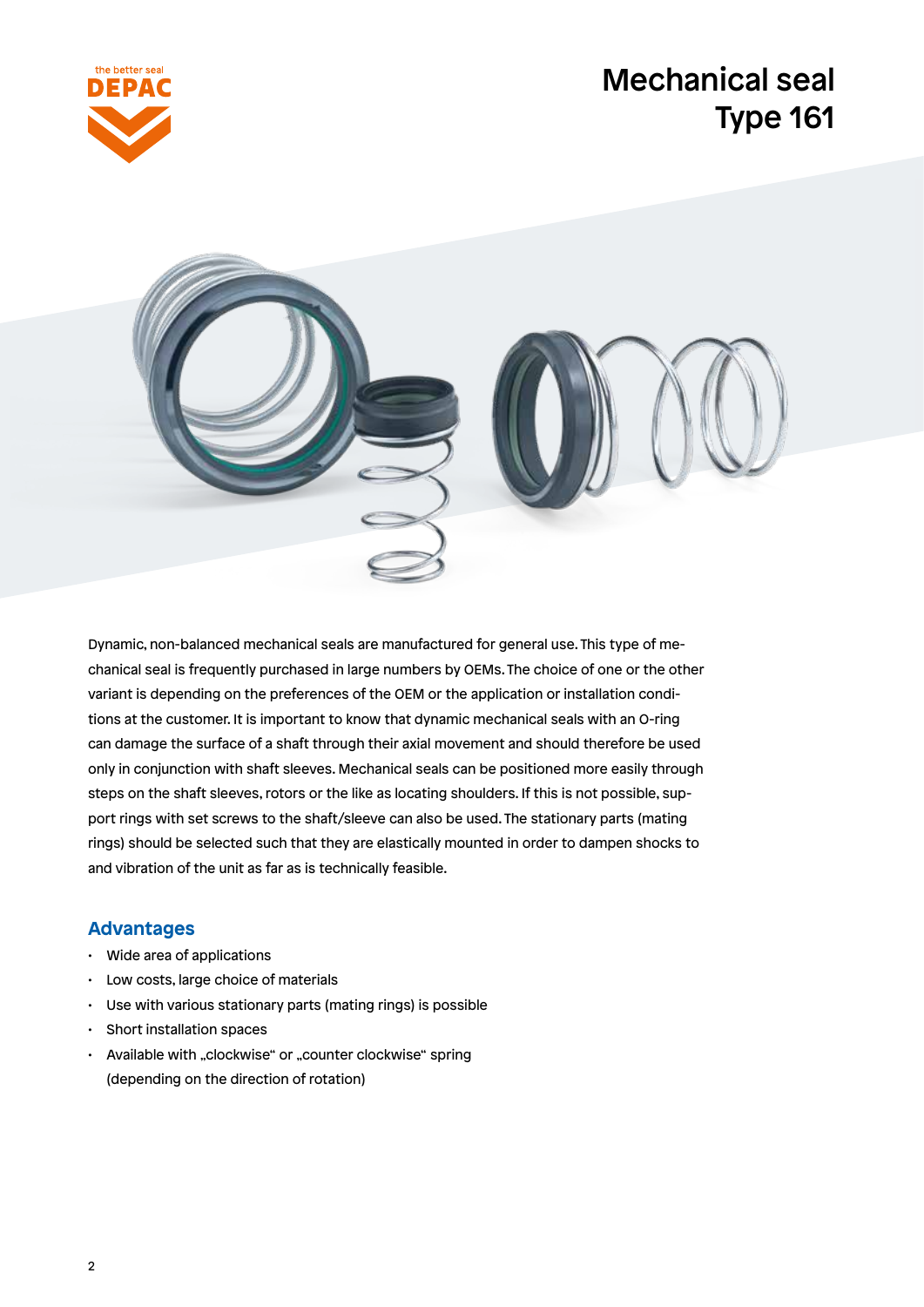# Mechanical seal Type 161

# Technical specifications

### Area of application\*

| Pressure:      | up to 10 bar           |
|----------------|------------------------|
| Temperature:   | depending on elastomer |
| Sliding speed: | up to $15 \text{ m/s}$ |

The maximum specifications for temperature, pressure and sliding speed apply in each case to independent higher operating conditions. However, this does not mean that the seal will function with all extreme conditions at the same time. If in doubt contact DEPAC.

### Dimensions

Shaft diameter: 10 – 75 mm

 $5/8" - 3"$ Special sizes on request

### Bill of materials

| <b>Item</b> | <b>Description</b>        | <b>Material</b> |
|-------------|---------------------------|-----------------|
| 2.1         | Dynamic seal face         | CA.SC           |
| 3.1         | O-ring                    | FKM, EPDM       |
| 5.1         | Spring                    | 1.4310          |
| X*          | Stationary part DS4       | SC              |
| $V^*$       | Stationary parts DS1, DS2 | SSIC, SC, TC    |
| $7*$        | O-ring or profile seal    | FKM. EPDM       |

\* Not included in the scope of delivery!

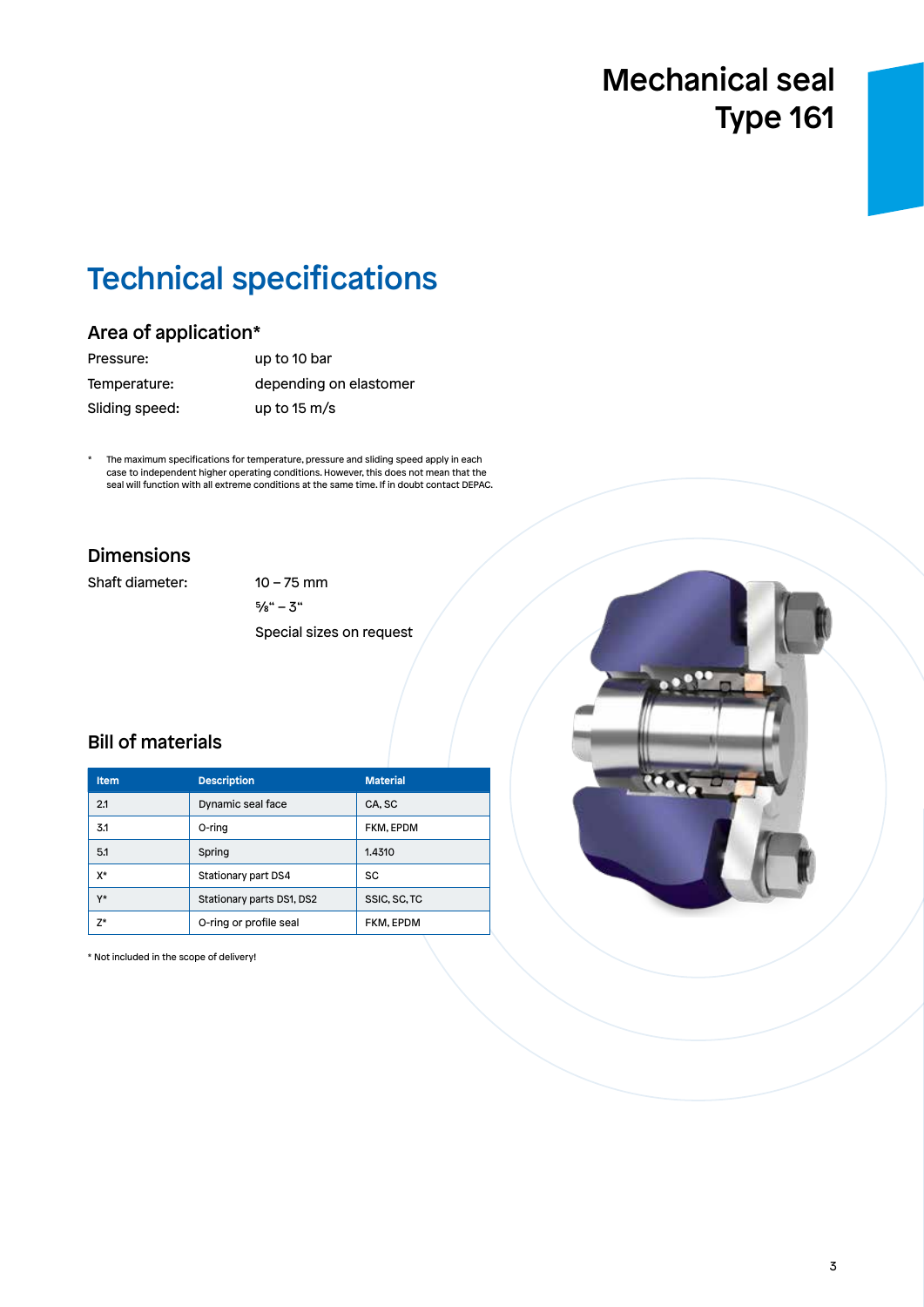# Mechanical seal Type 161



### **Dimension table Ø 10 – 75 mm**

|                 |                |    |             |      | O-ring DASH no. |
|-----------------|----------------|----|-------------|------|-----------------|
| Dh <sub>6</sub> | D <sub>1</sub> | D7 | <b>L1KU</b> | L1   | 3.1             |
| 10              | 19             | 21 | 32,5        | 25,9 | 111             |
| 12              | 21             | 23 | 32,5        | 25,9 | 112             |
| 14              | 23,7           | 25 | 35,0        | 28,4 | 113             |
| 15              | 24,7           | 27 | 35,0        | 28,4 | 114             |
| 16              | 25,7           | 27 | 35,0        | 28,4 | 114             |
| 18              | 30,5           | 33 | 37,5        | 30,0 | 210             |
| 19              | 31,5           | 35 | 37,5        | 30,0 | 210             |
| 20              | 32,5           | 35 | 37,5        | 30,0 | 211             |
| 22              | 34,5           | 37 | 37,5        | 30,0 | 212             |
| 24              | 36,5           | 39 | 40,0        | 32,5 | 214             |
| 25              | 37,5           | 40 | 40,0        | 32,5 | 214             |
| 28              | 41,5           | 43 | 42,5        | 35,0 | 216             |
| 30              | 43,5           | 45 | 42,5        | 35,0 | 217             |
| 32              | 45,5           | 48 | 42,5        | 35,0 | 219             |
| 33              | 46,5           | 48 | 42,5        | 35,0 | 219             |

|                 |                |    |             |      | O-ring DASH no. |
|-----------------|----------------|----|-------------|------|-----------------|
| Dh <sub>6</sub> | D <sub>1</sub> | D7 | <b>L1KU</b> | L1   | 3.1             |
| 35              | 48,5           | 50 | 42,5        | 35,0 | 221             |
| 38              | 54.5           | 56 | 45,0        | 36,0 | 222             |
| 40              | 56.5           | 58 | 45,0        | 36,0 | 223             |
| 43              | 59.5           | 61 | 45.0        | 36,0 | 224             |
| 45              | 61.5           | 63 | 45,0        | 36,0 | 225             |
| 48              | 64,5           | 66 | 45,0        | 36,0 | 226             |
| 50              | 66,5           | 70 | 47,5        | 38,0 | 226             |
| 53              | 69,5           | 73 | 47,5        | 36,5 | 227             |
| 55              | 72,5           | 75 | 47,5        | 36,5 | 228             |
| 60              | 80,5           | 80 | 52,5        | 41,5 | 229             |
| 63              | 83,5           | 83 | 52,5        | 41,5 | 230             |
| 65              | 85,5           | 85 | 52,5        | 41.5 | 231             |
| 70              | 90,5           | 92 | 60,0        | 48,7 | 233             |
| 75              | 95.5           | 97 | 60,0        | 48.7 | 234             |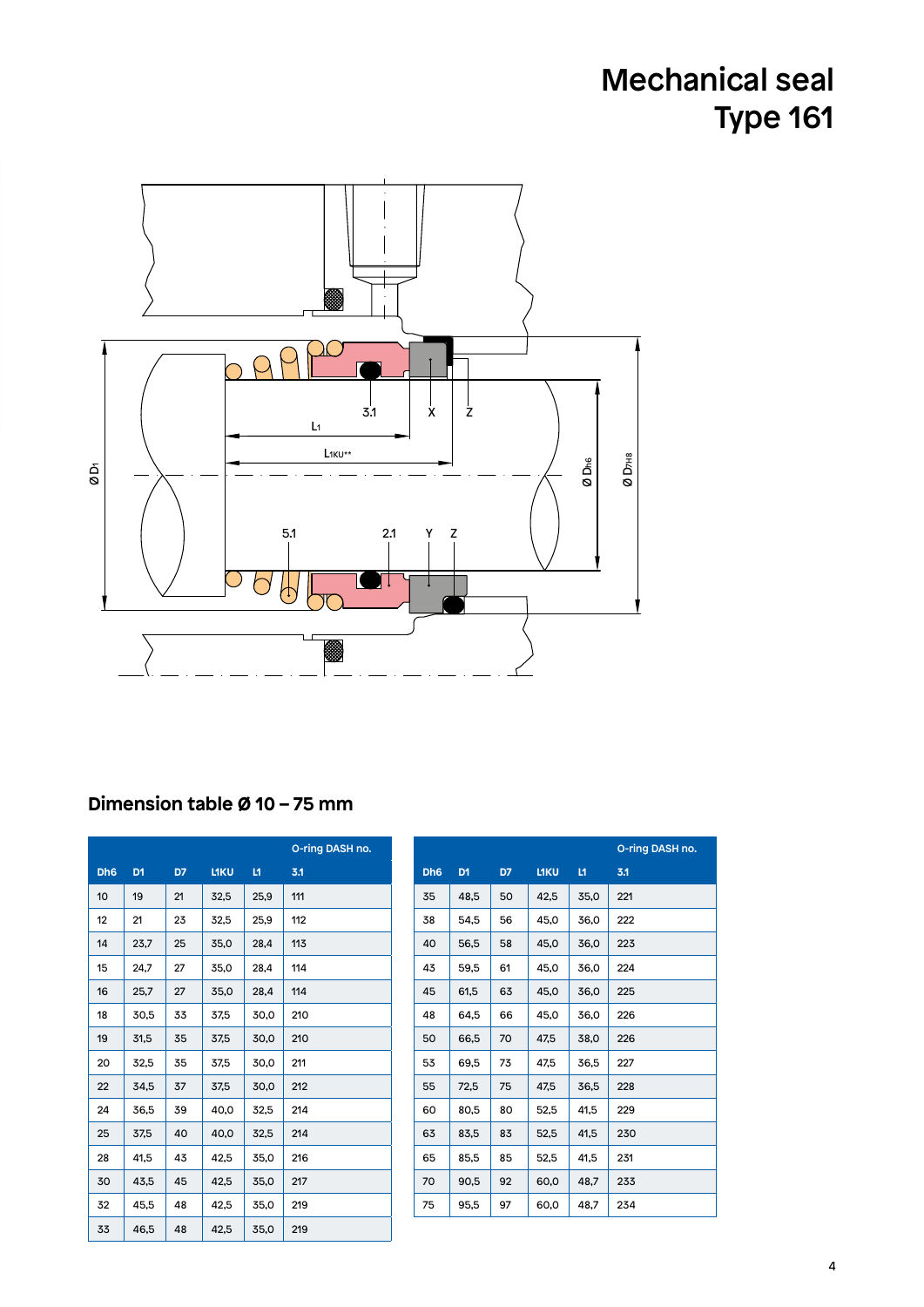# Mechanical seal Type 161



### **Dimension table Ø ⅝ – 3 inches**

|                               |                |       |             |       | O-ring DASH no. |
|-------------------------------|----------------|-------|-------------|-------|-----------------|
| Dh <sub>6</sub>               | D <sub>1</sub> | D7    | <b>L1KU</b> | L1    | 3.1             |
| $\frac{5}{8}$                 | 1,012          | 1,063 | 1,378       | 1,118 | 114             |
| $\frac{3}{4}$                 | 1.240          | 1,378 | 1.476       | 1,181 | 210             |
| $\frac{7}{8}$                 | 1,437          | 1,535 | 1,575       | 1,280 | 213             |
| 15/16                         | 1.437          | 1.535 | 1.575       | 1,280 | 214             |
| 1                             | 1,634          | 1,693 | 1,673       | 1,378 | 215             |
| $1\frac{1}{8}$                | 1,713          | 1,772 | 1,673       | 1,378 | 217             |
| $1\frac{1}{4}$                | 1,791          | 1,890 | 1,673       | 1,378 | 219             |
| $1\frac{3}{8}$                | 1.909          | 1.969 | 1.673       | 1.378 | 221             |
| $1\frac{1}{2}$                | 2,146          | 2,205 | 1,772       | 1,417 | 222             |
| $1\frac{5}{8}$                | 2.343          | 2,402 | 1,772       | 1,417 | 223             |
| 13/4                          | 2.421          | 2,480 | 1,772       | 1,417 | 224             |
| $1\frac{7}{8}$                | 2,539          | 2,598 | 1,772       | 1,417 | 225             |
| $\overline{2}$                | 2,736          | 2,874 | 1,870       | 1,437 | 226             |
| 2 <sub>1/8</sub>              | 2,854          | 2,953 | 1,870       | 1,437 | 228             |
| 2 <sup>1</sup> / <sub>4</sub> | 3,091          | 3,071 | 2,067       | 1,634 | 229             |

|                               |                |       |             |              | O-ring DASH no. |
|-------------------------------|----------------|-------|-------------|--------------|-----------------|
| Dh <sub>6</sub>               | D <sub>1</sub> | D7    | <b>L1KU</b> | $\mathbf{H}$ | 3.1             |
| $2\frac{3}{8}$                | 3.287          | 3.268 | 2.067       | 1.634        | 230             |
| 2 <sub>2</sub>                | 3.327          | 3.346 | 2.067       | 1.634        | 231             |
| $2\frac{5}{8}$                | 3.563          | 3.622 | 2.362       | 1.917        | 232             |
| 2 <sup>3</sup> / <sub>4</sub> | 3.563          | 3.622 | 2.362       | 1.917        | 233             |
| $2\frac{7}{8}$                | 3.760          | 3.819 | 2.362       | 1.917        | 234             |
| 3                             | 3.957          | 4.134 | 2.362       | 1.890        | 235             |